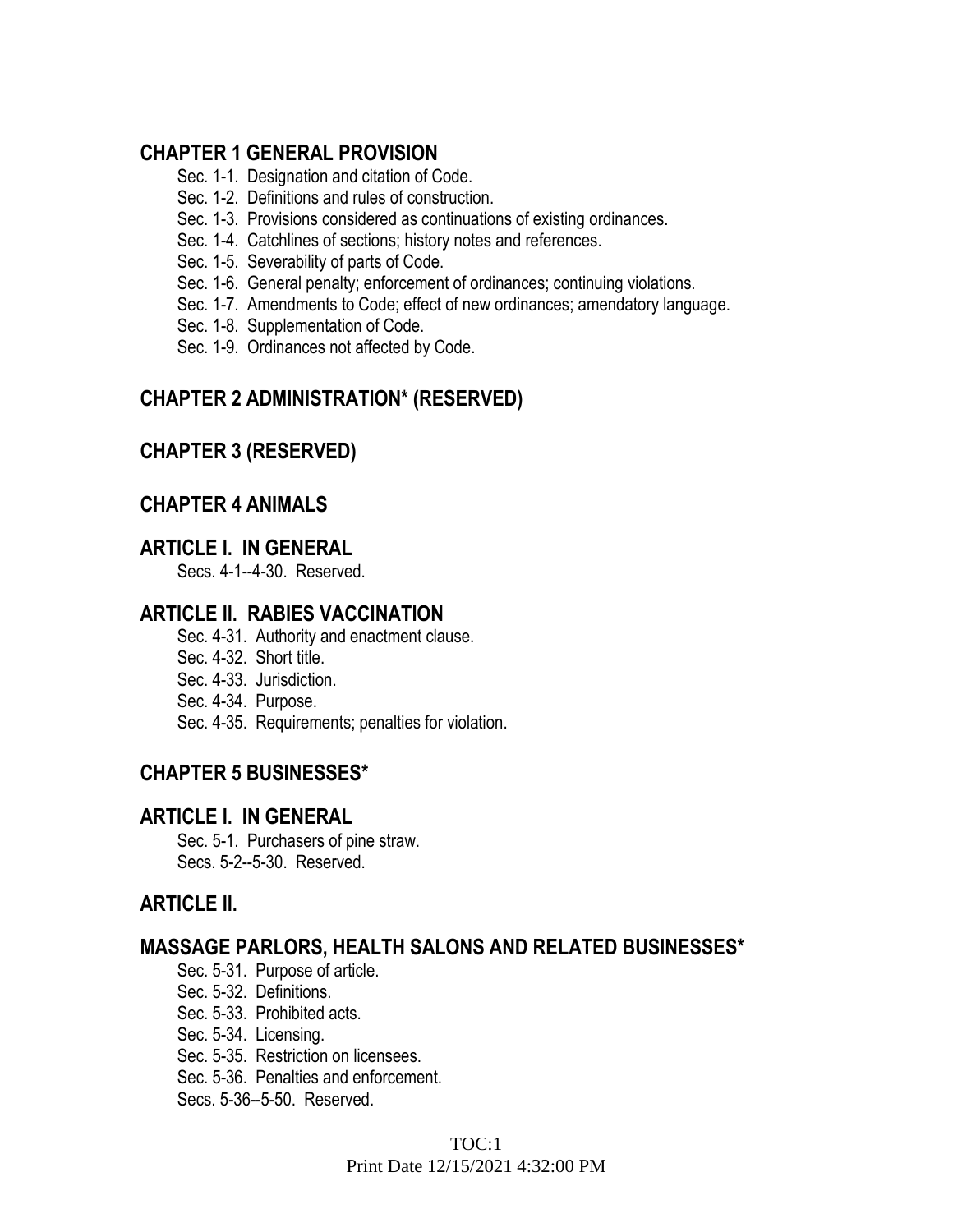## **ARTICLE III. YARD SALES AND FLEA MARKETS**

Sec. 5-51. Purpose of Article Sec. 5-52. Definitions Sec. 5-53. Standards – Yard Sales Sec. 5-54. Standards – Flea Markets Sec. 5-55. Penalties and enforcement. Secs. 5-56--5-60. Reserved.

## **CHAPTER 6 - (RESERVED)**

## **CHAPTER 7 - (RESERVED**

## **CHAPTER 8 CIVIL EMERGENCIES\***

## **ARTICLE I. IN GENERAL**

Secs. 8-1--8-30. Reserved.

## **ARTICLE II. EMERGENCY MANAGEMENT**

- Sec. 8-31. Title.
- Sec. 8-32. Intent and purpose.
- Sec. 8-33. Definitions.
- Sec. 8-34. Organization and appointments.
- Sec. 8-35. Day to day duties and responsibilities of the coordinator.
- Sec. 8-36. Emergency management plans.
- Sec. 8-37. No municipal or private liability.
- Sec. 8-38. Violations.
- Secs. 8-39--8-60. Reserved.

### **ARTICLE III. EMERGENCY PREPAREDNESS**

- Sec. 8-61. State of emergency; restrictions authorized.
- Sec. 8-62. Proclamation imposing prohibitions and restrictions.
- Sec. 8-63. Evacuation.
- Sec. 8-64. Curfew.
- Sec. 8-65. Restrictions on possession, consumption, or transfer of alcoholic beverages.
- Sec. 8-66. Restriction on possession, transportation, and transfer of dangerous weapons and substances.
- Sec. 8-67. Restrictions on access to areas.
- Sec. 8-68. Scope of proclamation.
- Sec. 8-69. Removal of prohibitions and restrictions.
- Sec. 8-70. Superseding and amendatory proclamations.
- Sec. 8-71. Termination of proclamation.
- Sec. 8-72. In case of absence or disability of chair.
- Sec. 8-73. Penalty for violation.
- Sec. 8-74. Territorial applicability.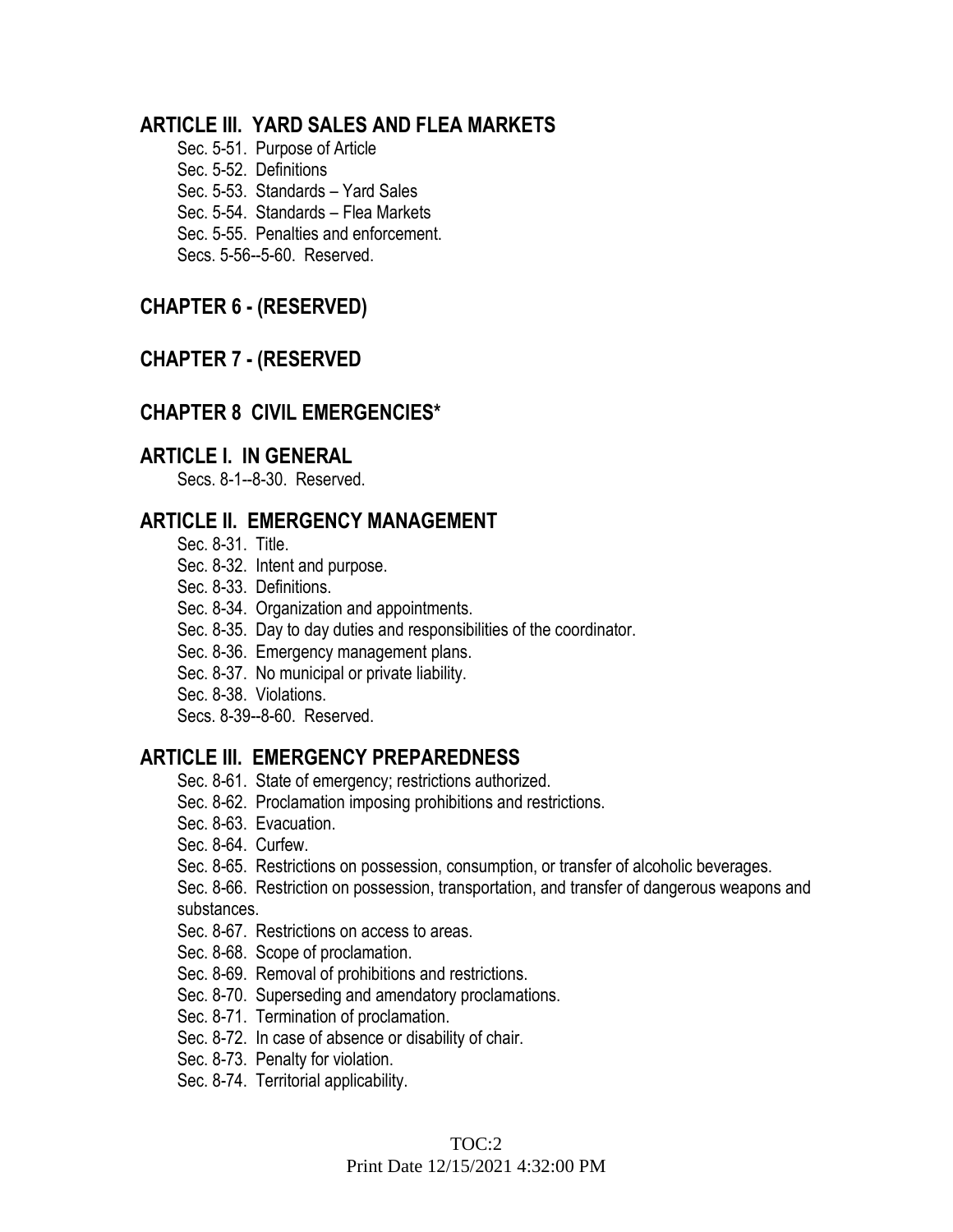## **CHAPTER 9 - (RESERVED)**

### **CHAPTER 10 - (RESERVED)**

#### **CHAPTER 11 EMERGENCY SERVICES\***

### **ARTICLE I. IN GENERAL**

Secs. 11-1--11-30. Reserved.

#### **ARTICLE II. AMBULANCE SERVICE\***

- Sec. 11-31. Definition.
- Sec. 11-32. Franchise required.
- Sec. 11-33. Application for ambulance franchise.
- Sec. 11-34. Granting of franchise.
- Sec. 11-35. Term of franchise.
- Sec. 11-36. Standards for drivers and attendants.
- Sec. 11-37. Standard for vehicles and equipment.
- Sec. 11-38. Standard for communications.
- Sec. 11-39. Insurance.
- Sec. 11-40. Records.
- Sec. 11-41. Rates and charges.
- Sec. 11-42. Enforcement.
- Sec. 11-43. Emergency medical services advisory council.

Secs. 11-44--11-70. Reserved.

#### **ARTICLE III. 911 SYSTEM**

- Sec. 11-71. Purpose.
- Sec. 11-72. Definitions.
- Sec. 11-73. Charges.
- Sec. 11-74. Emergency telephone system fund.
- Sec. 11-75. Payments from fund.
- Sec. 11-76. Misuse of 911 system; penalty.

### **CHAPTER 12 - (RESERVED)**

#### **CHAPTER 13 - (RESERVED)**

#### **CHAPTER 14 ENVIRONMENT\***

#### **ARTICLE I. IN GENERAL**

Secs. 14-1--14-30. Reserved.

### **ARTICLE II. ABANDONED VEHICLES\***

Sec. 14-31. Definitions.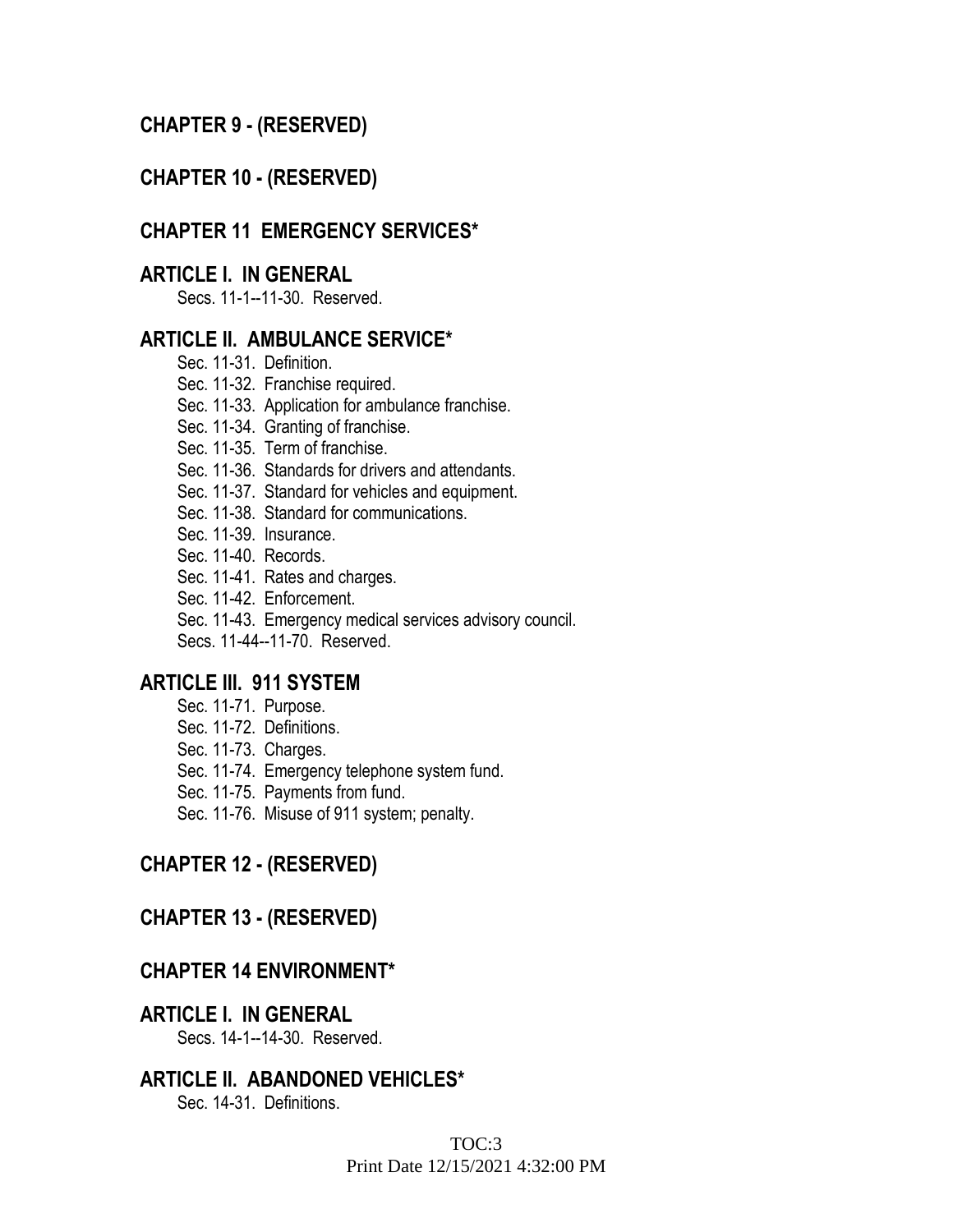Sec. 14-32. Abandoned vehicles, junked motor vehicles, and nuisance vehicles unlawful; removal authorized.

Sec. 14-33. Removal of abandoned vehicles or junked motor vehicles; pre-towing notice requirements.

Sec. 14-34. Removal of vehicle; post towing notice requirements.

- Sec. 14-35. Right to probable cause hearing before sale or final disposition of vehicle.
- Sec. 14-36. Sale and disposition of unclaimed vehicles.
- Sec. 14-37. Disposition of proceeds of sale.
- Sec. 14-38. Immunity.
- Sec. 14-39. Exceptions.
- Secs. 14-40--14-60. Reserved.

## **ARTICLE III. NOISE**

- Sec. 14-61. Purpose.
- Sec. 14-62. Certain noises and sounds prohibited.
- Sec. 14-63. Exemptions from section 14-62.
- Sec. 14-64. Special permits for relief from allowable noise level limits.
- Sec. 14-65. Enforcement responsibility for control of excessive or unnecessary noise.
- Sec. 14-66. Penalties.
- Secs. 14-67--14-90. Reserved.

## **ARTICLE IV. WATERSHED PROTECTION\***

- DIVISION 1. GENERALLY
	- Sec. 14-91. Authority and enactment.
	- Sec. 14-92. Jurisdiction.
	- Sec. 14-93. Exceptions to applicability.
	- Sec. 14-94. Criminal penalties.
	- Sec. 14-95. Remedies.
	- Sec. 14-96. Repeal of existing watershed ordinance.

Secs. 14-97--14-110. Reserved.

DIVISION 2. SUBDIVISION REGULATIONS

- Sec. 14-111. General provisions.
- Sec. 14-112. Subdivision application and review procedures.
- Sec. 14-113. Subdivision standards and required improvements.
- Sec. 14-114. Construction procedures.
- Sec. 14-115. Penalties for transferring lots in unapproved subdivisions.

Secs. 14-116--14-140. Reserved.

#### DIVISION 3. DEVELOPMENT REGULATIONS

- Sec. 14-141. Establishment of watershed areas.
- Sec. 14-142. Description of watersheds.
- Sec. 14-143. Density and built-upon limits.
- Sec. 14-144. Allowed uses.
- Sec. 14-145. Cluster development.
- Sec. 14-146. Buffer areas required.
- Sec. 14-147. Rules governing the interpretation of watershed area boundaries.
- Sec. 14-148. Application of regulations.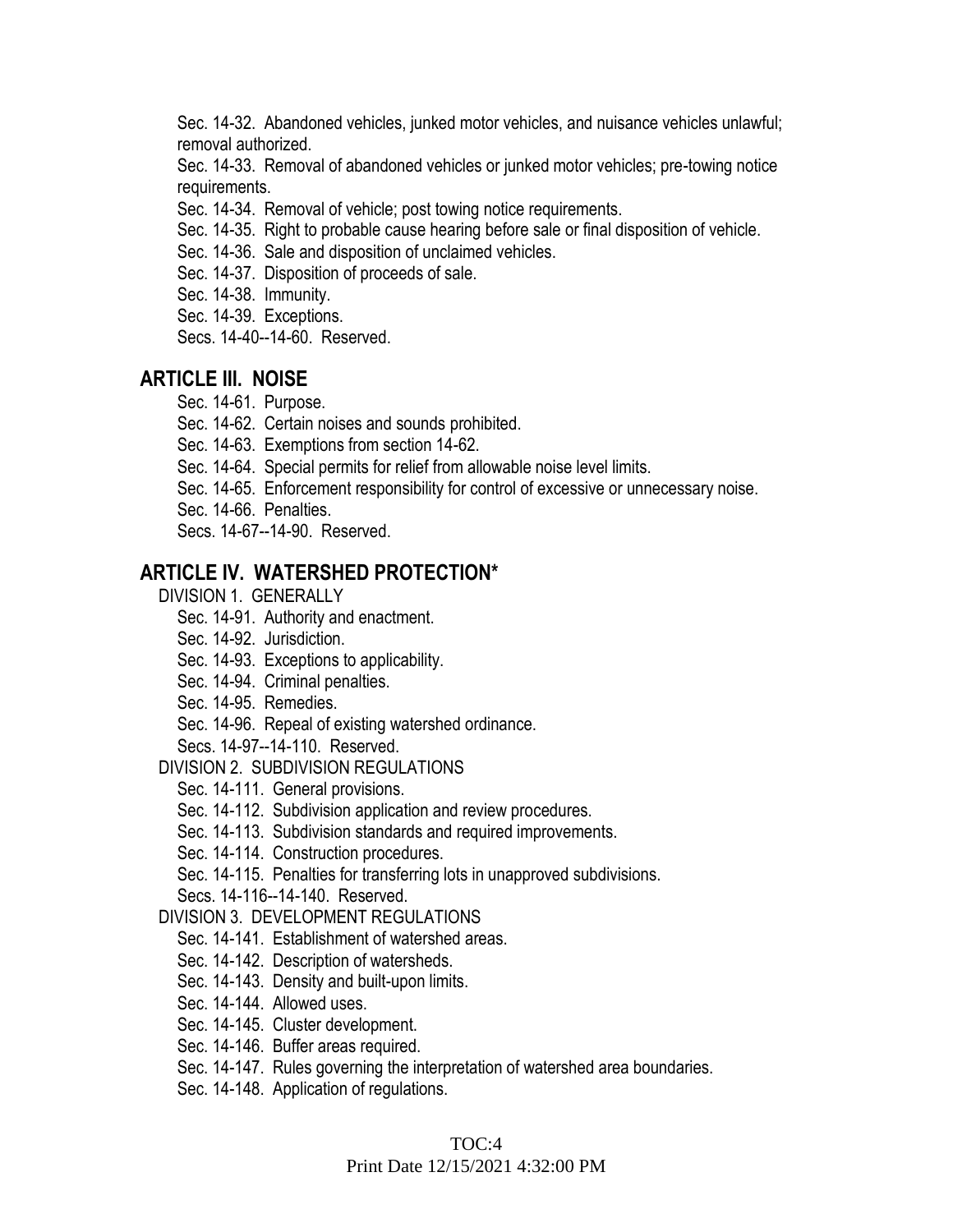Sec. 14-149. Existing development.

Sec. 14-150. Watershed protection permit.

Sec. 14-151. Building permit required.

Sec. 14-152. Watershed protection occupancy permit.

Secs. 14-153--14-180. Reserved.

DIVISION 4. PUBLIC HEALTH REGULATIONS

Sec. 14-181. General, provisions.

Sec. 14-182. Abatement.

DIVISION 5. ADMINISTRATION, ENFORCEMENT AND APPEALS\*

Sec. 14-201. Watershed Administrator; duties.

Sec. 14-202. Appeal from the watershed administrator.

- Sec. 14-203. Changes and amendments to article.
- Sec. 14-204. Public notice and hearing required.

Sec. 14-205. Watershed Review Board--Establishment.

Sec. 14-206. Same--Rules of conduct for members.

Sec. 14-207. Some--Powers and duties.

Sec. 14-208. Appeals from the Watershed Review Board.

Secs. 14-209--14-220. Reserved.

DIVISION 6. DEFINITIONS

Sec. 14-221. General definitions.

Sec. 14-222. Word interpretation.

### **CHAPTER 15 - (RESERVED)**

### **CHAPTER 16 - (RESERVED)**

### **CHAPTER 17 FIRE PREVENTION\***

#### **ARTICLE I. IN GENERAL**

Secs. 17-1--17-30. Reserved.

## **ARTICLE II. FIRE PREVENTION CODE**

- Sec. 17-31. Title.
- Sec. 17-32. Intent.
- Sec. 17-33. Fire inspector to enforce article.
- Sec. 17-34. Adoption of technical codes and standards by reference; copies on file.
- Sec. 17-35. Inspection of buildings and premises.
- Sec. 17-36. Permits.
- Sec. 17-37. Removal of obstructions; prohibited parking.
- Sec. 17-38. Emergency entry.
- Sec. 17-39. Investigation of fires.
- Sec. 17-40. Fire records.
- Sec. 17-41. Maintaining a fire hazard.
- Sec. 17-42. Carelessness with fire.
- Sec. 17-43. Fees.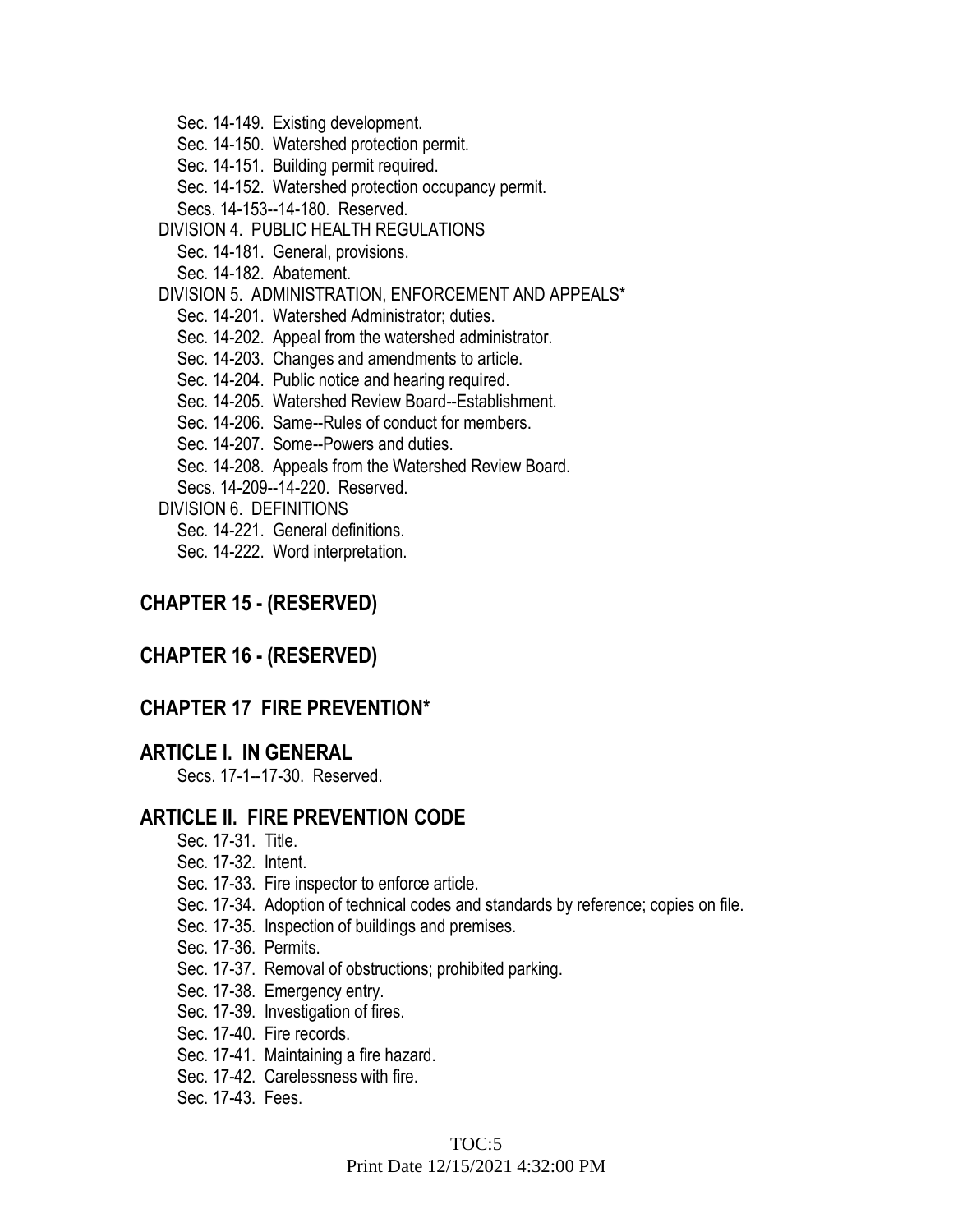Sec. 17-44. Inspection schedule. Sec. 17-45. Violations and penalties.

Sec. 17-46. Service of orders or notices.

Sec. 17-47. Appeals.

## **CHAPTER 18 - (RESERVED)**

## **CHAPTER 19 - (RESERVED)**

## **CHAPTER 20 LAND DEVELOPMENT\***

#### **ARTICLE I. IN GENERAL**

Secs. 20-1--20-30. Reserved.

### **ARTICLE II. ADMINISTRATION\***

- DIVISION 1. GENERAL
	- Sec. 20-31. Enactment clause.
	- Sec. 20-32. Short title.
	- Sec. 20-33. Jurisdiction.
	- Sec. 20-34. Purpose.
	- Sec. 20-35. Definitions.
- DIVISION 2. PLANNING AND ZONING BOARD OF ADJUSTMENT
	- Sec. 20-36. Establishment of the Planning and Zoning Board of Adjustment.
	- Sec. 20-37. Membership of Planning and Zoning Board of Adjustment.
	- Sec. 20-38. Terms of membership of the Planning and Zoning Board of Adjustment.
	- Sec. 20-39. Alternate members of Planning and Zoning Board of Adjustment.
	- Sec. 20-40. Powers and duties of Planning and Zoning Board of Adjustment.
	- Sec. 20-41. Procedures for quasi-judicial decisions.
	- Sec. 20-42. Conduct of quasi-judicial proceeding.
	- Sec. 20-43. Board Organization.
	- Sec. 20-44. Conflict of Interest for additional boards and staff.
	- Secs 20-45--20-60. Reserved.

## **ARTICLE III. BUILDINGS AND BUILDING REGULATIONS\***

- DIVISION 1. GENERALLY
	- Secs. 20-61--20-75. Reserved.
- DIVISION 2. BUILDING CODE
	- Sec. 20-76. Administration.
	- Sec. 20-77. Jurisdiction.
	- Sec. 20-78. Building code adopted.
	- Sec. 20-79. Reserved
	- Sec. 20-80. Reserved
	- Sec. 20-81. Uniform standards code for manufactured homes.
	- Sec. 20-82. Amendments to code.
	- Sec. 20-83. Permits--Application.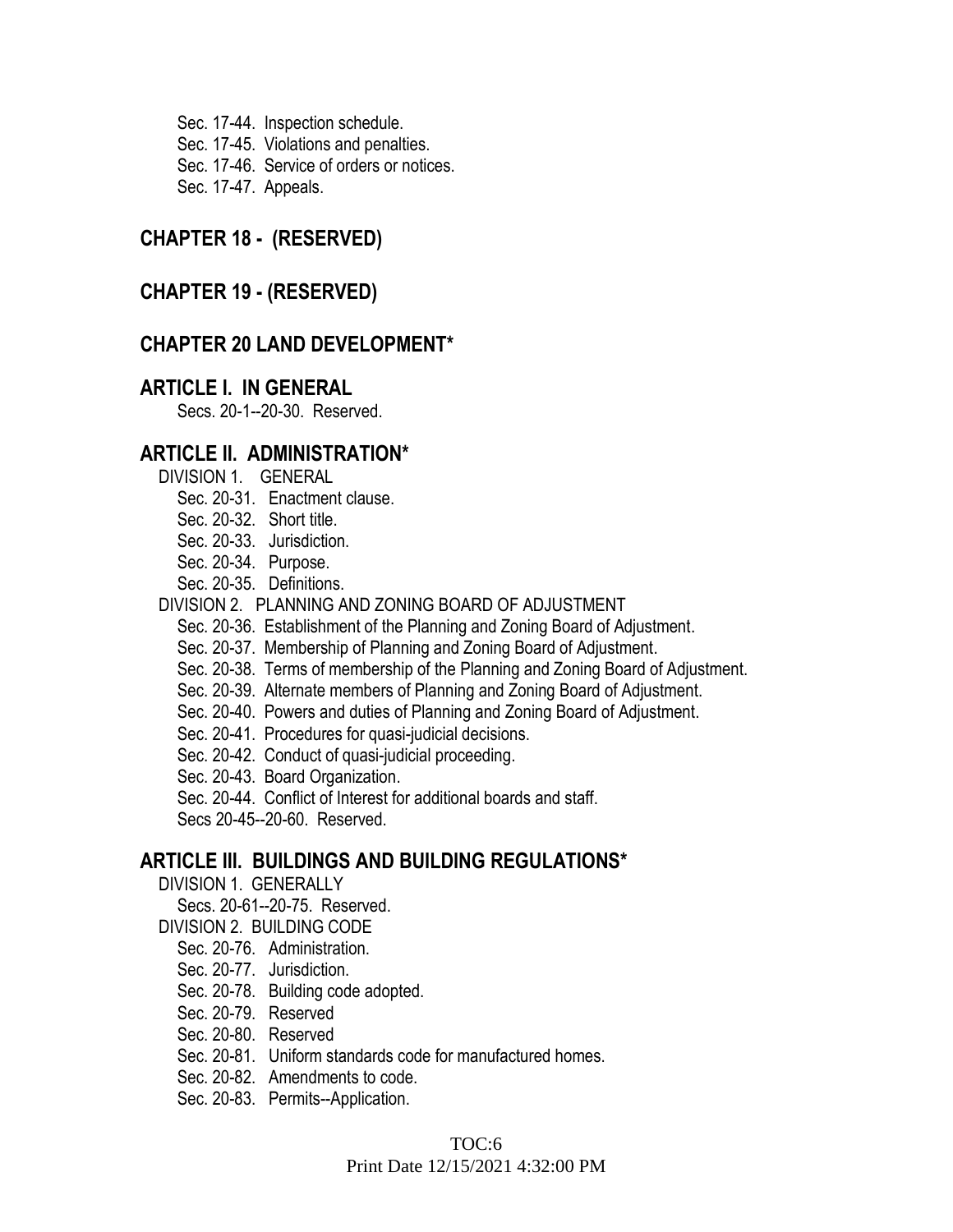- Sec. 20-83A Building Permit Moratorium
- Sec. 20-83B Defects In Building

Sec. 20-83C Failure To Comply With Order

Sec. 20-84. Same--Site plan.

Sec. 20-85. Same--Flood hazard maps.

Sec. 20-86. Same--Time limits.

Sec. 20-87. Schedule of fees.

Sec. 20-88 Copies Of Codes Filed

Secs 20-89--20-105. Reserved.

DIVISION 3. ELECTRICAL CODE\*

Sec. 20-106. Permit required to connect power supply or distribution lines.

Sec. 20-107. Connection to sewage disposal system required prior to connection of electrical service.

Sec. 20-108. Rating of electric service entrance.

Sec. 20-109. Contents of permit; filing.

Sec. 20-110. Definition.

Sec. 20-111. Penalty for violations.

Sec. 20-112. Applicability of division.

Secs20-113--20-130. Reserved.

#### DIVISION 4. MINIMUM HOUSING CODE\*

Sec. 20-131. Finding; purpose.

Sec. 20-132. Definitions.

Sec. 20-133. Minimum standards of fitness for dwellings and dwelling units.

Sec. 20-134. Minimum standards for structural conditions.

Sec. 20-135. Minimum standards for basic plumbing, heating and electrical equipment and facilities.

Sec. 20-136. Minimum standards for ventilation.

Sec. 20-137. Minimum standards for safe and sanitary maintenance.

Sec. 20-138. Minimum standards for control of insects, rodents and infestations

Sec. 20-139. Minimum standards applicable to roominghouses; exceptions

Sec. 20-140. Responsibilities of owners and occupants

Sec. 20-141. Powers and duties of Enforcement Officer

Sec. 20-142. Inspections; duty of owners and occupants.

Sec. 20-143. Procedure for enforcement.

Sec. 20-144. Methods of service of complaints and orders

Sec. 20-145. Conflict with other provisions.

Sec. 20-146. Violations; penalty.

Secs. 20-147--20-165. Reserved.

#### **ARTICLE IV. FLOODS\***

DIVISION 1. GENERALLY

Secs. 20-166--20-180. Reserved.

DIVISION 2. FLOOD DAMAGE PREVENTION

SUBDIVISION I. IN GENERAL

Sec 20-181 Statutory Authorization.

Sec. 20-182 Findings Of Fact

Sec. 20-183 Statement of Purposes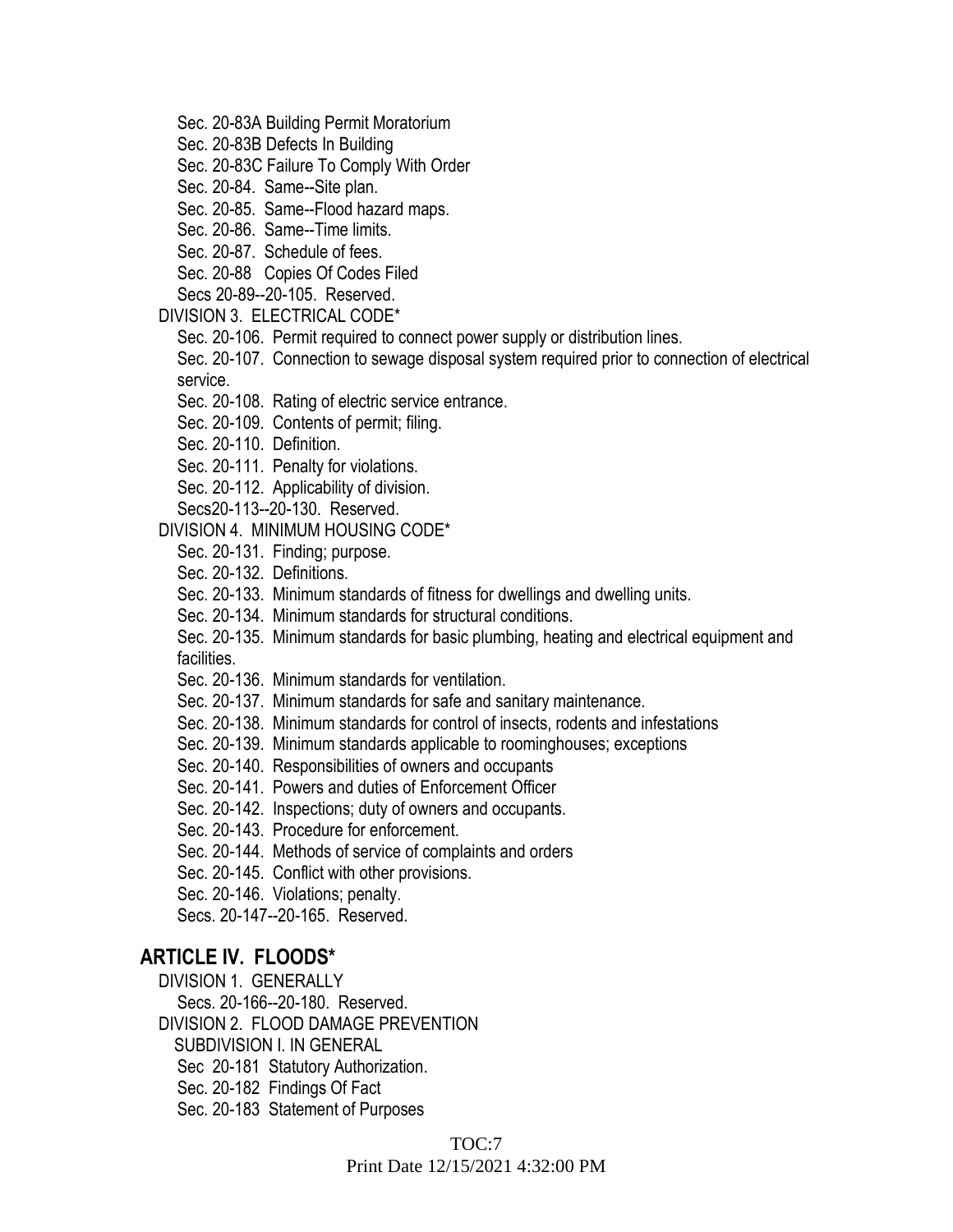- Sec. 20-184 Objectives
- Sec. 20-185 Definitions
- Sec 20-186 Lands To Which This Division Applies
- Sec 20-187 Basis For Establishing The Special Flood Hazard Areas
- Sec. 20-187.1 Establishment Of Floodplain Development Permit
- Sec. 20-188 Compliance
- Sec. 20-189 Abrogation And Greater Restrictions
- Sec. 20-190 Interpretation
- Sec. 20-191 Warning And Disclaimer Of Liability
- Sec 20-192 Penalties For Violation
- Secs. 20-193--20-210. Reserved.
- SUBDIVISION II. ADMINISTRATION
- Sec. 20-211 Designation Of Floodplain Administrator
- Sec. 20-212. Floodplain Development Application, Permit, And Certification Requirements
- Sec. 20-213 Duties And Responsibilities Of The Floodplain Administrator
- Sec. 20-214 Corrective Procedures
- Sec. 20-215 Variance Procedures
- Secs. 20-216--20-230. Reserved.
- SUBDIVISION III. PROVISIONS FOR FLOOD HAZARD REDUCTION
- Sec. 20-231 General Standards
- Sec. 20-232 Specific Standards
- Sec. 20-233 Standards For Floodplains Without Established Base Flood Elevations
- Sec. 20-234 Standards For Reverine Floodplains With BFE But Without Established
- Floodways Or Non-Encroachment Areas
- Sec. 20-235 Floodways And Non-Encroahcment Areas)
- Sec. 20-236 Standards For Areas Of Shallow Flooding (Zone Ao)
- Sec. 20-237 Effect Upon Outstanding Floodplain Development Permits
- Sec. 20-238-20-255 Reserved

# **ARTICLE V. LAND USE**

- DIVISION 1. GENERALLY
	- Sec. 20-256 Moratoria
	- Secs. 20-257--20-270. Reserved.
- DIVISION 2. SUBDIVISIONS\*
- SUBDIVISION I IN GENERAL
- Sec. 20-271. Authority and enactment clause.
- Sec. 20-272. Short title.
- Sec. 20-273. Jurisdiction.
- Sec. 20-274. Purpose.
- Sec. 20-275. Definitions.
- Sec 20-276-20-290 Reserved
- SUBDIVISION II APPLICATIONS, PLAN REVIEW AND APPROVAL
- Sec. 20-291. Approval/authorization required.
- Sec. 20-292. Application procedure.
- Sec. 20-293. Completion of improvements.
- Sec. 20-294. Major subdivision final plat approval process.
- Sec. 20-295. Authorizing the sale of lots before completion of approval preliminary plat.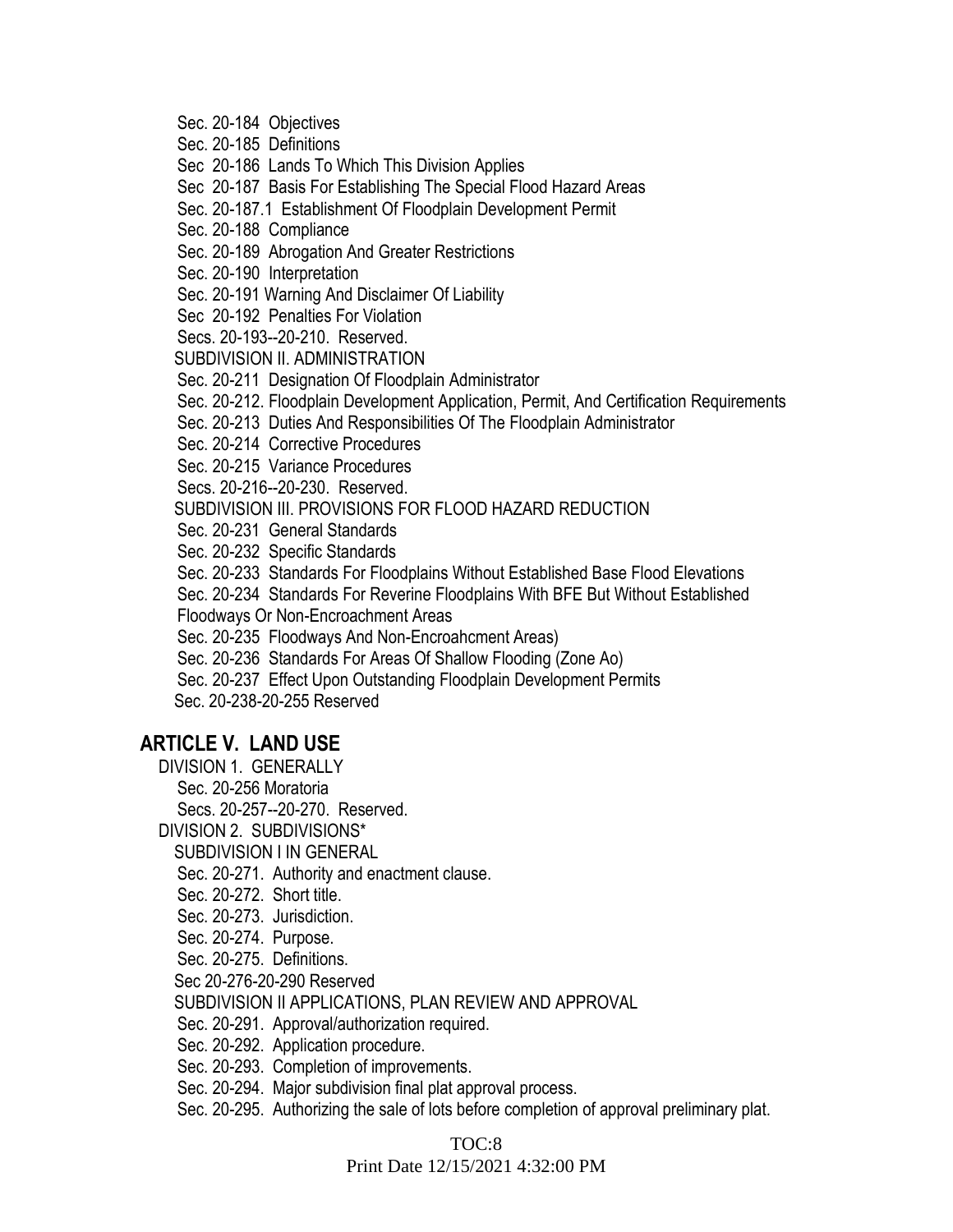Sec. 20-296. Amendments to the subdivision development plan.

Secs. 20-297--20-310. Reserved.

SUBDIVISION III. SITE DEVELOPMENT AND IMPROVEMENT STANDARDS

Sec. 20-311. Streets and roads.

Sec. 20-312. Road frontage and off-site access.

Sec. 20-313. Density.

Sec. 20-314. Separation and setback requirements.

Sec. 20-315. Utility requirements.

Sec. 20-316. Fire protection.

Sec. 20-317. Utility easements.

Sec. 20-318. Erosion and sedimentation control.

Sec. 20-319. Stormwater drainage.

Sec. 20-320. Internal road construction standards.

Sec. 20-321. Road names.

Sec. 20-322. Road name signs and other regulatory signs.

Sec. 20-323. Property addressing.

Sec. 20-324. Subdivision identification sign.

Sec. 20-325. Subdivision name.

Secs. 20-326--20-345. Reserved.

SUBDIVISION IV ADMINISTRATION

Sec. 20-346. Pre-existing/nonconforming subdivisions.

Sec. 20-347. Expansion of existing subdivisions.

Sec. 20-348. Waiver of requirements/variances.

Sec. 20-349. Appeals.

Sec. 20-350. Penalties for violations.

Sec. 20-351. Powers and duties of the subdivision administrator.

Sec. 20-352. Powers and duties of the board of adjustment.

Sec. 20-353. Powers and duties of the governing board.

Sec. 20-354. Forms.

Sec. 20-355. Fees.

Secs. 20-356--20-375. Reserved.

DIVISION 3. HIGHWAY DEVELOPMENT DISTRICT

Sec. 20-376. – Sec. 20-387. - Repealed

Secs. 20-388--20-405. Reserved.

DIVISION 4 – ZONING

DIVISION 5 – AIRPORT HARZARD

### **ARTICLE VI. MANUFACTURED HOMES AND TRAILERS\***

DIVISION 1. GENERALLY

Secs. 20-406--20-420. Reserved.

DIVISION 2. MANUFACTURED HOME PARKS\*

SUBDIVISION I IN GENERAL

Sec. 20-421. Authority and enactment clause.

Sec. 20-422. Short title.

Sec. 20-423. Jurisdiction.

Sec. 20-424. Purpose.

Sec. 20-425. Definitions.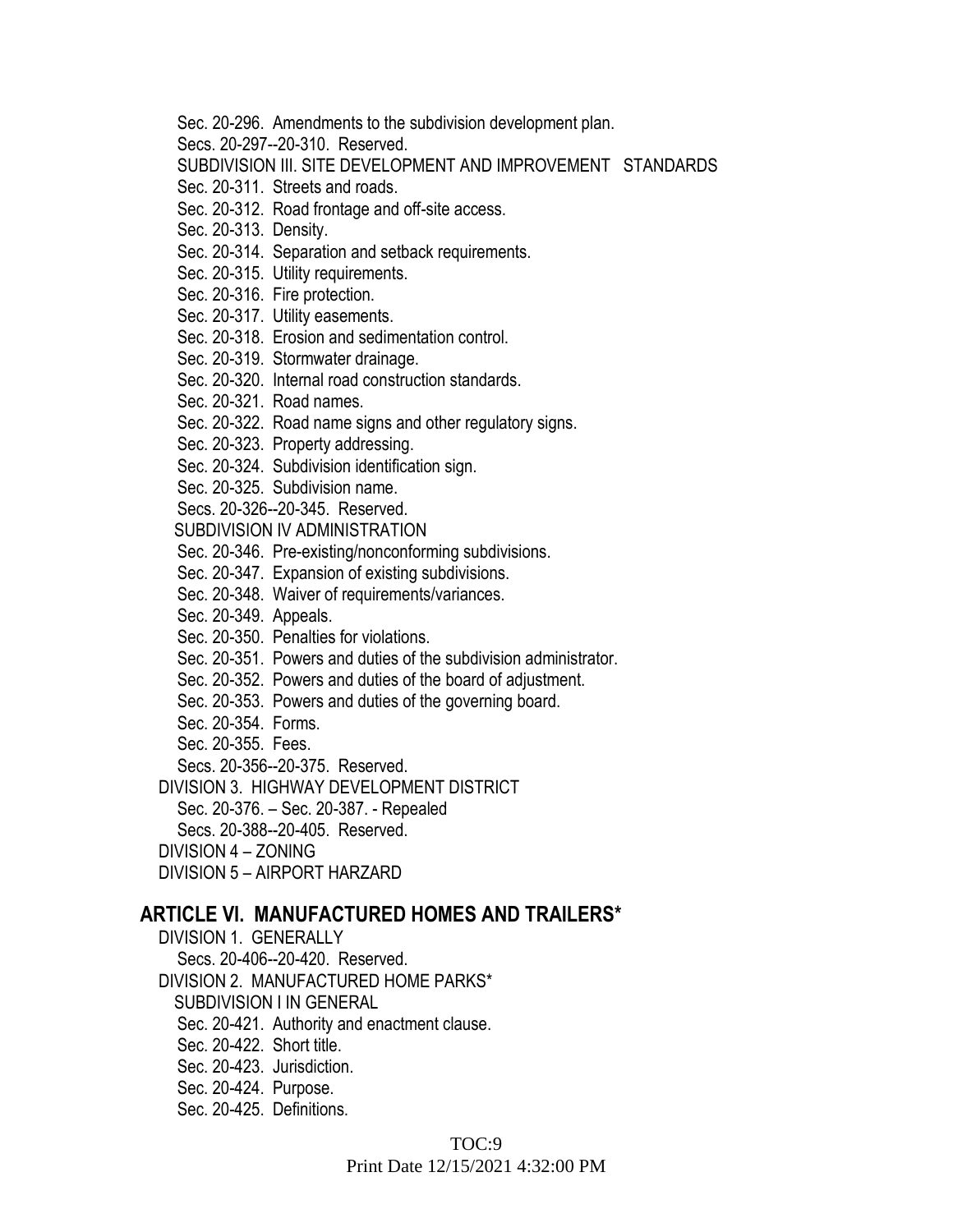Secs. 20-426--20-440. Reserved.

SUBDIVISION II PROCEDURE FOR SECURING APPROVAL OF MANUFACTURED HOME PARKS

Sec. 20-441. Approval/authorization required.

Sec. 20-442. Application procedure.

Sec. 20-443. Manufactured home park plan requirements.

Sec. 20-444. Review of the proposed manufactured home park plan.

Sec. 20-445. Issuance of the manufactured home park occupancy permit.

Secs. 20-446--20-460. Reserved.

SUBDIVISION III DEVELOPMENT STANDARDS FOR THE DEVELOPMENT OF MANUFACTURED HOME PARKS

Sec. 20-461. Design standards for the development of manufactured home parks.

Sec. 20-462. Operating standards.

Secs. 20-463--20-490. Reserved.

SUBDIVISION IV ADMINISTRATION

Sec. 20-491. Pre-existing/nonconforming manufactured home parks.

Sec. 20-492. Expansion of existing manufactured home parks.

Sec. 20-493. Reserved.

Sec. 20-494. Variances and Appeals.

Sec. 20-495. Penalties for violation.

Sec. 20-496. Enforcement.

Sec. 20-497. Forms.

Sec. 20-498. Fees.

Secs. 20-499--20-520. Reserved.

SUBDIVISION V RECREATIONAL VEHICLE PARKS

Sec. 20-521. Purpose.

Sec. 20-522. Definitions.

Sec. 20-523. Design standards.

Sec. 20-524. Facilities.

Sec. 20-525. Requirements.

Secs. 20-526--20-550. Reserved.

DIVISION 3. SAFETY AND APPEARANCE OF MANUFACTURED HOMES SUBDIVISION I IN GENERAL

Sec. 20-551. Authority and enactment clause.

Sec. 20-552. Short title.

Sec. 20-553. Jurisdiction.

Sec. 20-554. Purpose.

Sec. 20-555. Definitions.

Secs. 20-556--20-580. Reserved.

SUBDIVISION II STANDARDS

Sec. 20-581. Applicability.

Sec. 20-582. Requirements for certificate of occupancy.

Sec. 20-583. Principal use.

Sec. 20-584. Utilities, anchorage, and grading.

Sec. 20-585. Appearance criteria.

Secs. 20-586--20-600. Reserved.

SUBDIVISION III ADMINISTRATION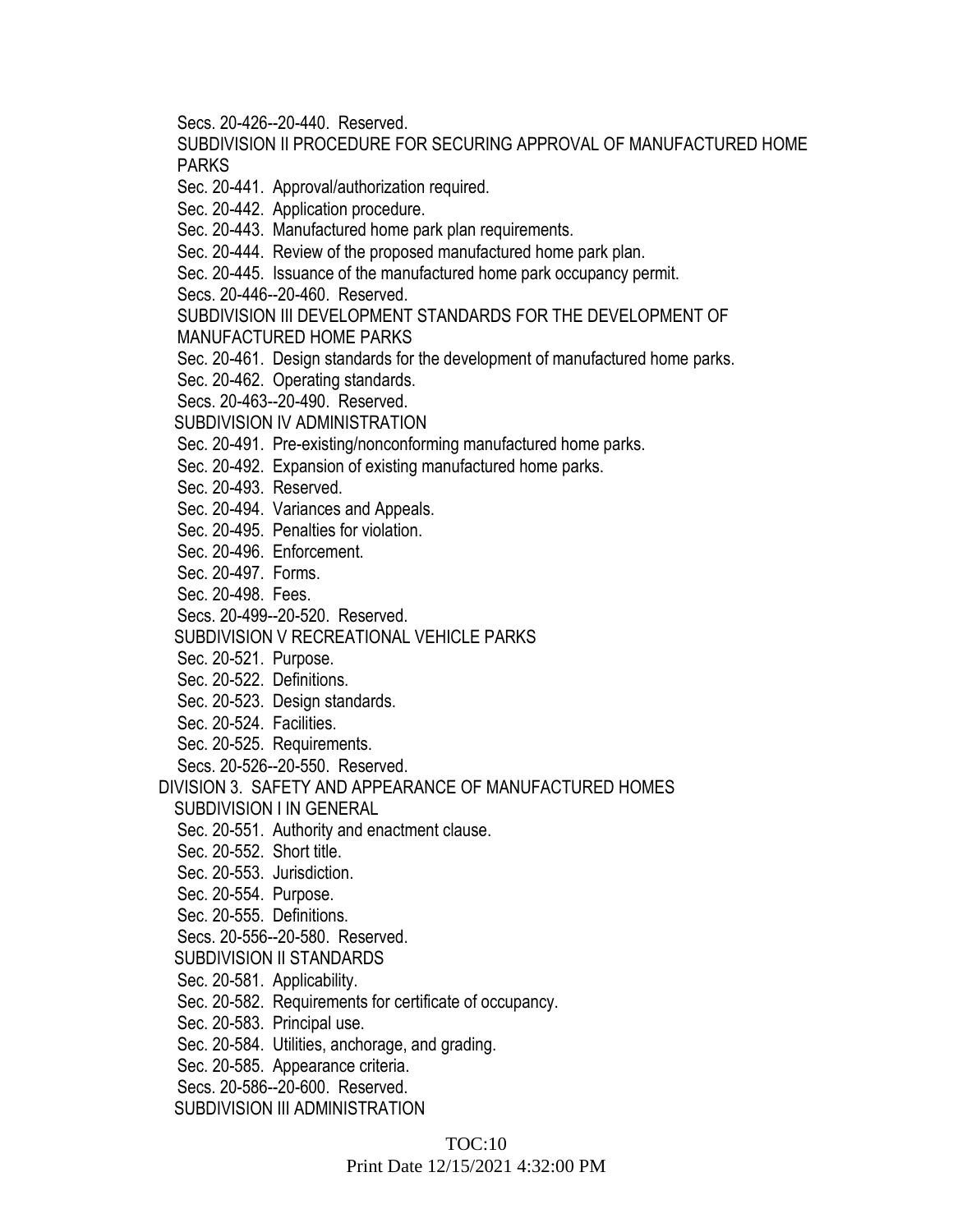Sec. 20-601. Building permit; certificate of occupancy. Sec. 20-602. Penalties for violation. Sec. 20-603. Forms. Sec. 20-604. Fees.

#### **CHAPTER 21 - (RESERVED)**

#### **CHAPTER 22 - (RESERVED)**

#### **CHAPTER 23 SOLID WASTE\***

#### **ARTICLE I. IN GENERAL**

 Sec. 23-1 Burning, disposal, or dumping of garbage or refuse near occupied building prohibited

Sec. 23-2 Abatement of Public Health Nuisances.

Secs. 23-3--23-30. Reserved.

#### **ARTICLE II. COLLECTION AND DISPOSAL**

DIVISION 1. GENERALLY

Secs. 23-31--23-45. Reserved.

DIVISION 2. MEDICAL, HAZARDOUS, AND/OR LOW-LEVEL RADIOACTIVE WASTE FACILITIES\*

Sec. 23-46. Title.

- Sec. 23-47. Purpose.
- Sec. 23-48. Definitions.
- Sec. 23-49. Applicability.
- Sec. 23-50. Permit required.
- Sec. 23-51. Application.
- Sec. 23-52. Application and processing fees.
- Sec. 23-53. Application procedures.
- Sec. 23-54. Environmental impact statement required.
- Sec. 23-55. Siting criteria and permit conditions.
- Sec. 23-56. Monitoring and safety.
- Sec. 23-57. Certificate of need required.
- Sec. 23-58. Update of best management practices.
- Sec. 23-59. Privilege license tax.
- Sec. 23-60. Waste clean-up fund additional privilege tax.
- Sec. 23-61. Emission standards.
- Sec. 23-62. Civil penalty for exceeding emission limits.
- Sec. 23-63. Grounds for revocation of permit.
- Sec. 23-64. Owner or operator in residence.
- Sec. 23-65. Notification of transportation.
- Sec. 23-66. Criminal penalties.
- Sec. 23-67. Civil remedies.
- Secs. 23-68--23-85. Reserved.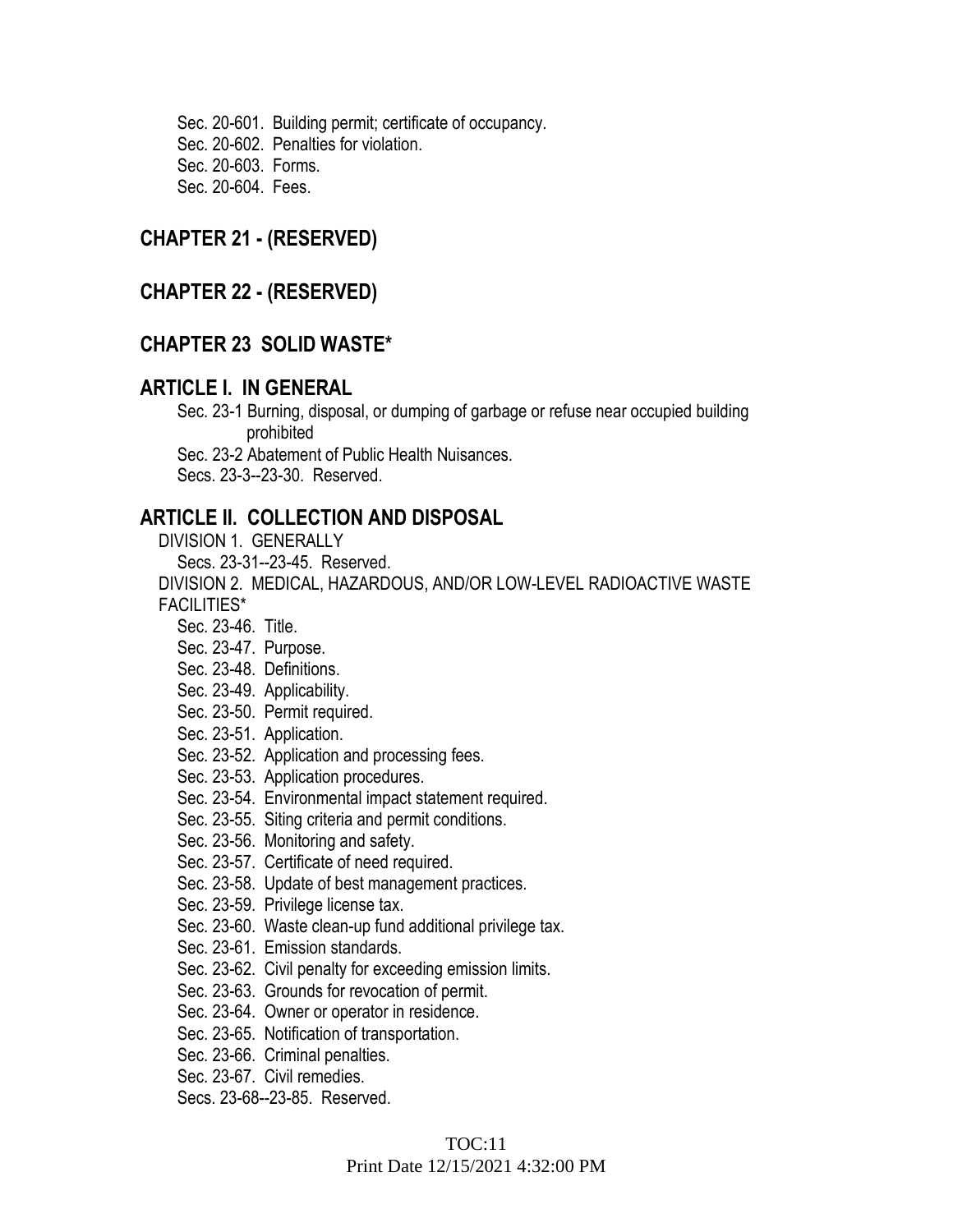#### DIVISION 3. MANAGEMENT OF SOLID WASTE

- Sec. 23-86. Purpose and statutory authority.
- Sec. 23-87. Definitions.
- Sec. 23-88. Storage and disposal.
- Sec. 23-89. Solid waste management.
- Sec. 23-90. Solid waste receptacles.
- Sec. 23-91. Flow control.
- Sec. 23-92. Licensing of solid waste collectors.
- Sec. 23-93. Fees and collection.
- Sec. 23-94. Littering and enforcement.
- Sec. 23-95. Enforcement.

## **CHAPTER 24 - (RESERVED)**

## **CHAPTER 25 - (RESERVED)**

### **CHAPTER 26**

## **STREETS, SIDEWALKS AND OTHER PUBLIC PLACES\***

#### **ARTICLE I. IN GENERAL**

Sec. 26-1. Posting of signs to prohibit concealed handguns on county property. Sec. 26-2. Smoking in county buildings.

## **ARTICLE II. ROADS AND BRIDGES**

Sec. 26-31. Fishing from bridges. Secs. 26-32--26-60. Reserved.

### **ARTICLE III. STREET NUMBERING\***

- Sec. 26-61. Purpose
- Sec. 26-62. Authority.
- Sec. 26-63. Addressing and Street Naming Policy
- Sec. 26-64. Number identification and enforcement
- Sec. 26-65. New street names.

### **CHAPTER 27 - (RESERVED)**

## **CHAPTER 28 - (RESERVED)**

## **CHAPTER 29 TAXATION\***

#### **ARTICLE I. IN GENERAL** Secs. 29-1--29-30. Reserved.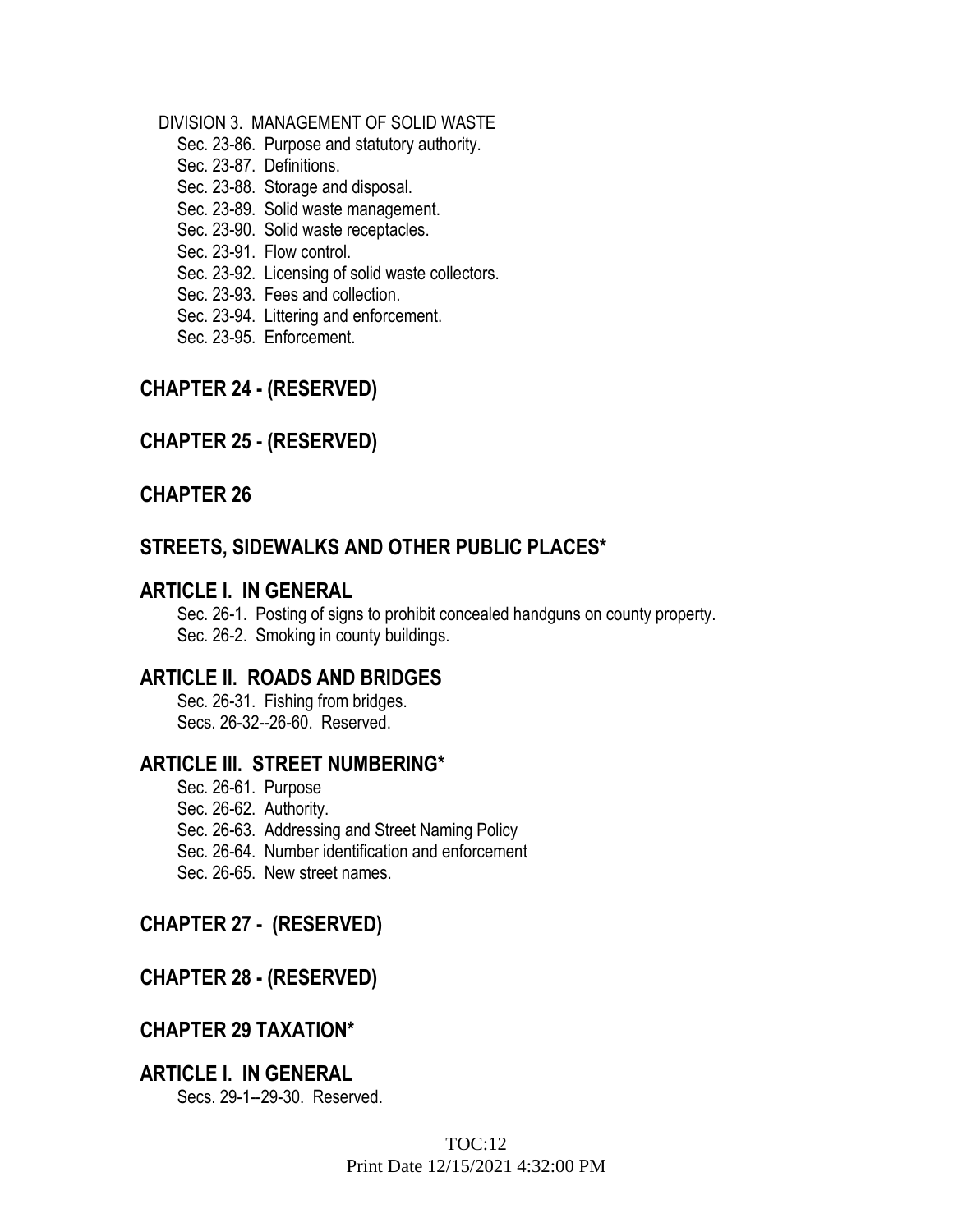## **ARTICLE II. AD VALOREM TAXES**

- Sec. 29-31. Definitions.
- Sec. 29-32. Duty of owner or person in possession.
- Sec. 29-33. Registration.
- Sec. 29-34. Registration after January 1.
- Sec. 29-35. Information.
- Sec. 29-36. Registration period.
- Sec. 29-37. Issuance of evidence of registration.
- Sec. 29-38. Display of evidence of registration.
- Sec. 29-39. Violation.
- Sec. 29-40. Dealers to comply with tax listing.

Secs. 29-41--29-60. Reserved.

## **ARTICLE III. SALES AND LEASING TAX**

Sec. 29-61. Tax on gross receipts derived from rental shortterm motor vehicle leases or rentals.

- Sec. 29-62. Administration.
- Sec. 29-63. Payment of taxes and filing of returns.
- Sec. 29-64. Penalties.
- Sec. 29-65. Misdemeanor for willful violation.

## **CHAPTER 30 - (RESERVED)**

## **CHAPTER 31 - (RESERVED)**

## **CHAPTER 32 TELECOMMUNICATIONS\***

### **ARTICLE I. IN GENERAL**

Secs. 32-1--32-30. Reserved.

### **ARTICLE II TELECOMMUNICATION TOWERS**

- DIVISION 1. GENERALLY
	- Sec. 32-31. Title.
	- Sec. 32-32. Authority.
	- Sec. 32-33. Purpose.
	- Sec. 32-34. Jurisdiction.
	- Sec. 32-35. Definitions.
	- Secs. 32-36--32-55. Reserved.

DIVISION 2. REGULATION OF TOWERS

- Sec. 32-56. Tower Permits required.
- Sec. 32-57. Enforcement officer.
- Sec. 32-58. Permit application.
- Sec. 32-59. Application fee.
- Sec. 32-60. Issuance of permit.
- Sec. 32-61. Variances, Enforcements and Appeals.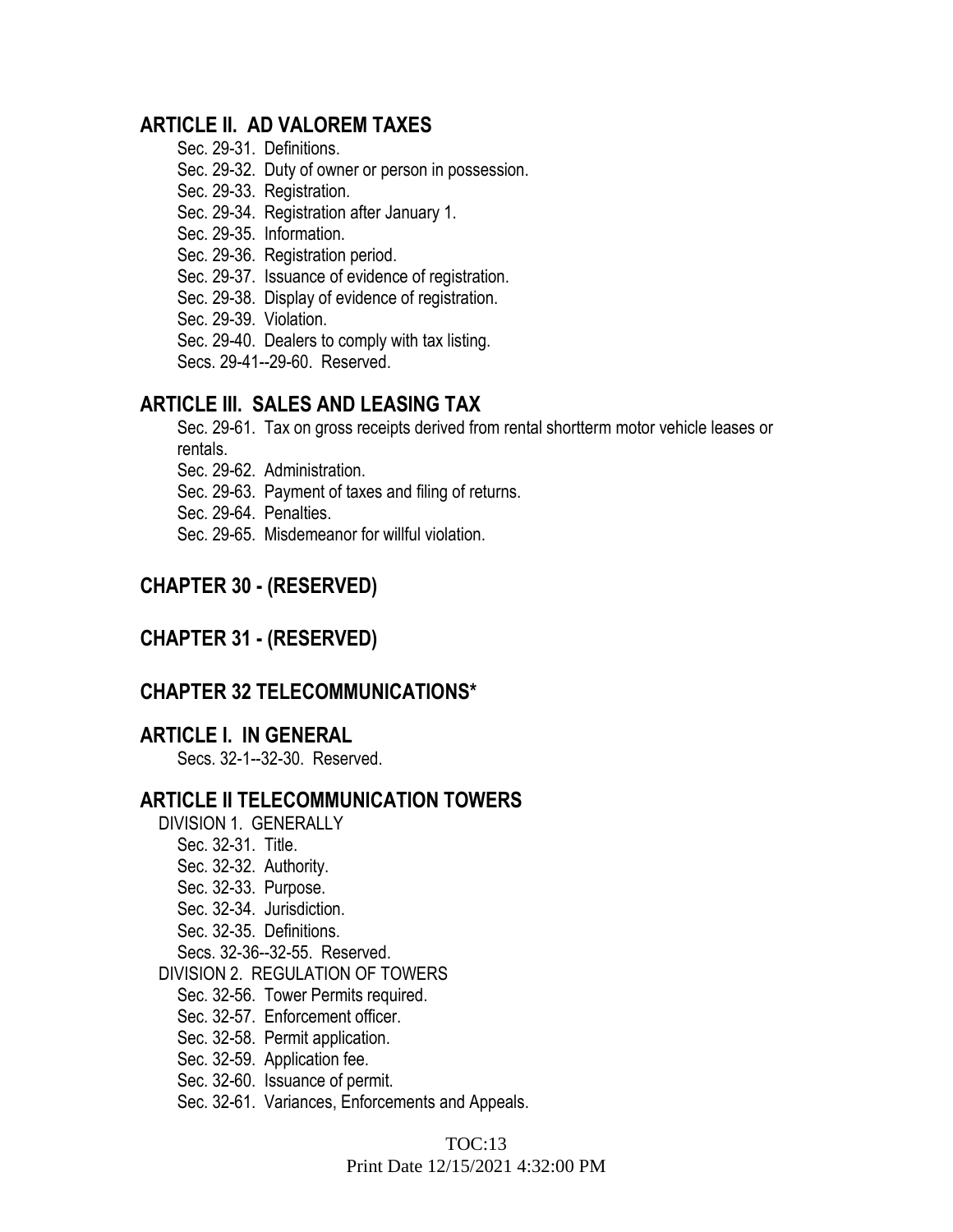Sec. 32-62. Criminal sanctions.

Sec. 32-63. Remedies.

Sec. 32-64. Appeals.

Secs. 32-65--32-80. Reserved.

DIVISION 3. PROCEDURES

Sec. 32-81. Application submission and review process.

Sec. 32-82. Requirements for site development and preliminary tower design plans.

Sec. 32-83. Tower approval standards.